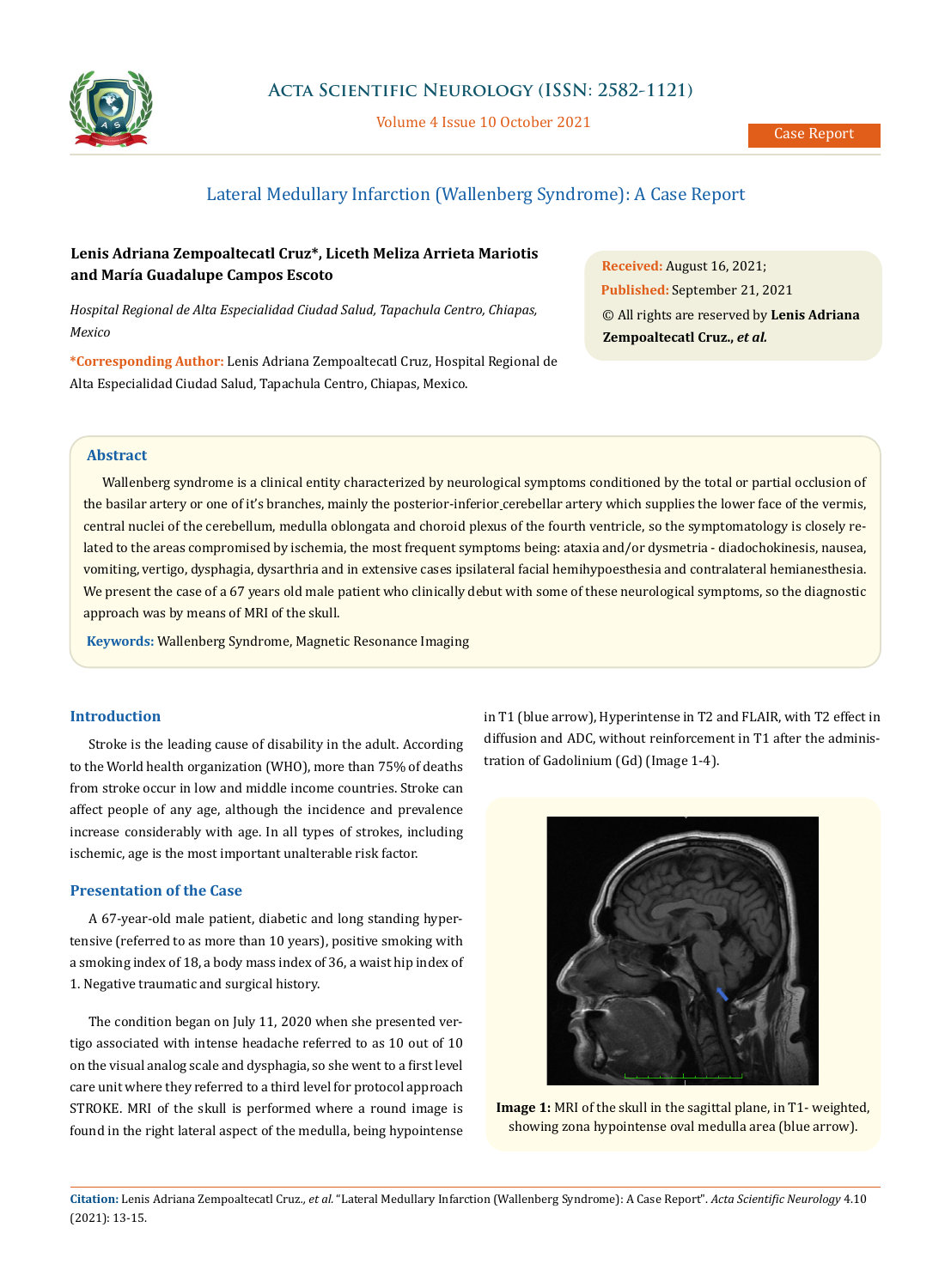

**Image 2:** MRI of the skull in an axial plane at the level of the posterior fossa showing a hyperintense oval image in T2 sequence and in FLAIR located in the lateral aspect of the medulla.



**Image 3:** MRI of the skull in an axial plane at the level of the posterior fossa where the T2 effect is demonstrated in DWI and in ADC, being hyperintense in both.



**Image 4:** MRI of the skull in an axial at the level of the posterior fossa after the administration of Gadolinium (Gd), the absence of enhancement is demonstrated.

#### **Discussion**

In the mid-nineteenth and early twentieth centuries, doctors and researchers in Europe showed particular interest in the posterior cerebral circulation, carefully analyzing the vascular anatomy and the anatomical-physiological correlations of this anatomical region, it was at that time that the multiple syndromes were described classic brainstem syndromes, these syndromes were named in honor of the original descriptors so that today some eponyms are still preserved in brainstem syndromes, for example Claude syndrome, Millard-Gubler syndrome, Babinski syndrome, Foville syndrome and of course also Wallenberg syndrome among others [1]. Lateral medullary infarction was described in 1850 by Adolf Wallenberg in a patient where he observed the clinical triad of cerebellar ataxia, paralysis bulbar and crossover hemianesthesia.

It is reported that the incidence of posterior cerebral vascular events represents a lower percentage with respect to those of the anterior circulation, being 20 - 30% for the posterior circulation and between 70 - 80% for the anterior circulation; However, this may vary according to the frequency of use of magnetic resonance imaging as an initial diagnosis of stroke. For example, some tertiary centers in South Korea report that posterior circulation infarcts represent for about 40% of ischemic stroke cases [2]. There are studies that compare the incidence of events in the anterior and posterior circulation, reporting a posterior affection range that ranges from 16% to 51% for the Asian population [3-9].

In the "interstroke" study, Martin J O'Donnell., *et al*. Found that 90% of ischemic cerebrovascular events can be associated with 10 risk factors, which are listed in table 1.

| Arterial hypertension               |
|-------------------------------------|
| Active smoking                      |
| Waist – hip index                   |
| Food risk score                     |
| exercise                            |
| Mellitus diabetes                   |
| Alcohol (consumption $> 30/$ month) |
| Psychosocial stress and depression  |
| Apolipoprotein B-A1 index           |

**Table 1:** 10 risk factors associated with 90% of ischemic cerebrovascular events.

O'Donnell MJ, Xavier D, Liu L, Zhang H, Chin SL, Rao-Melacini P., *et al*. Risk factors for ischaemic and intracerebral haemorrhagic stroke in 22 countries (The interstroke study).